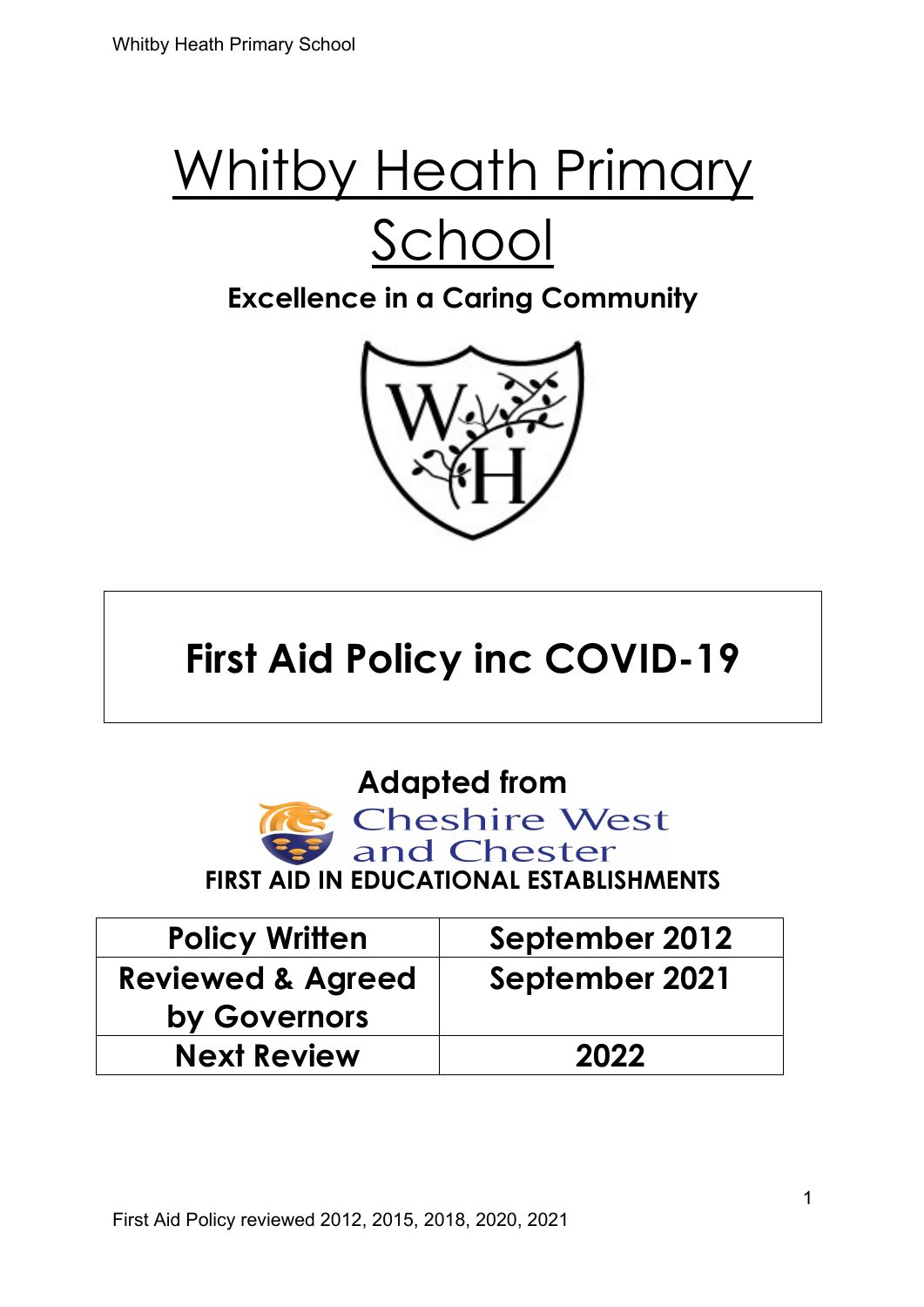#### **1. INTRODUCTION**

1.1 First aid can save lives and prevent minor injuries becoming major ones. This policy outlines the first-aid arrangements in place at Whitby Heath Primary School.

#### **2. FIRST AID PROVISION**

2.1 At Whitby Heath regular risk assessments are carried out to consider the likely risks to staff, pupils and visitors. We provide appropriate equipment, facilities and trained first-aiders.

2.2 The First-aid provision is available at all times on the premises and also off the premises whilst on school visits.

#### **3. FIRST AIDERS**

3.1 Mrs D. Bell is the designated First Aid lead, and in her absence Mr R. Biddle. Her role is to oversee the provision of first aid around the school, ensures the appropriate equipment is available and identifies training for staff. She monitors the data of first aid administered and reports this each term to the Head Teacher and Governors of the Building Health and Safety Committee. In addition, Mrs Bell informs the Head Teacher of any first aid concerns that may need addressing.

3.2 The majority of staff are trained, in both one and three day, as emergency first aiders. In addition, there are a minimum of 2 Paediatric First Aiders in EYFS trained across the phases including MDAs to cover lunch time supervision. Whitby Heath places a high value on first aid provision and seeks to keep up to date training.

#### 4. **UPDATES IN RESPONSE TO COVID-19 (Coronavirus)**

#### **4**. **1.Critical Incident Plan for Preventing and Managing Sickness including outbreaks and COVID-19 (Coronavirus) Risk Procedures and Risk Assessment.**

| <b>Specific Issue</b>                              | <b>Actions including messages</b>                                                                                                                                                                                                                                                                                                                                                                                                   | Who                         | <b>Notes</b> |
|----------------------------------------------------|-------------------------------------------------------------------------------------------------------------------------------------------------------------------------------------------------------------------------------------------------------------------------------------------------------------------------------------------------------------------------------------------------------------------------------------|-----------------------------|--------------|
| Suspected<br>case in school<br>(staff or<br>pupil) | Anyone displaying symptoms<br>(new, continuous cough, high<br>temperature, loss of taste, smell) is to<br>be moved to isolation room<br>Supervising staff to wear PPE.<br>Contact parents/emergency<br>contacts - child/staff member to<br>leave site and to be asked to<br>arrange to be tested (via nhs.uk)<br>and notify school of the outcome of<br>this test.<br>Track and trace will then<br>continue and confirm all contact | HT/SLT<br>All Staff on site |              |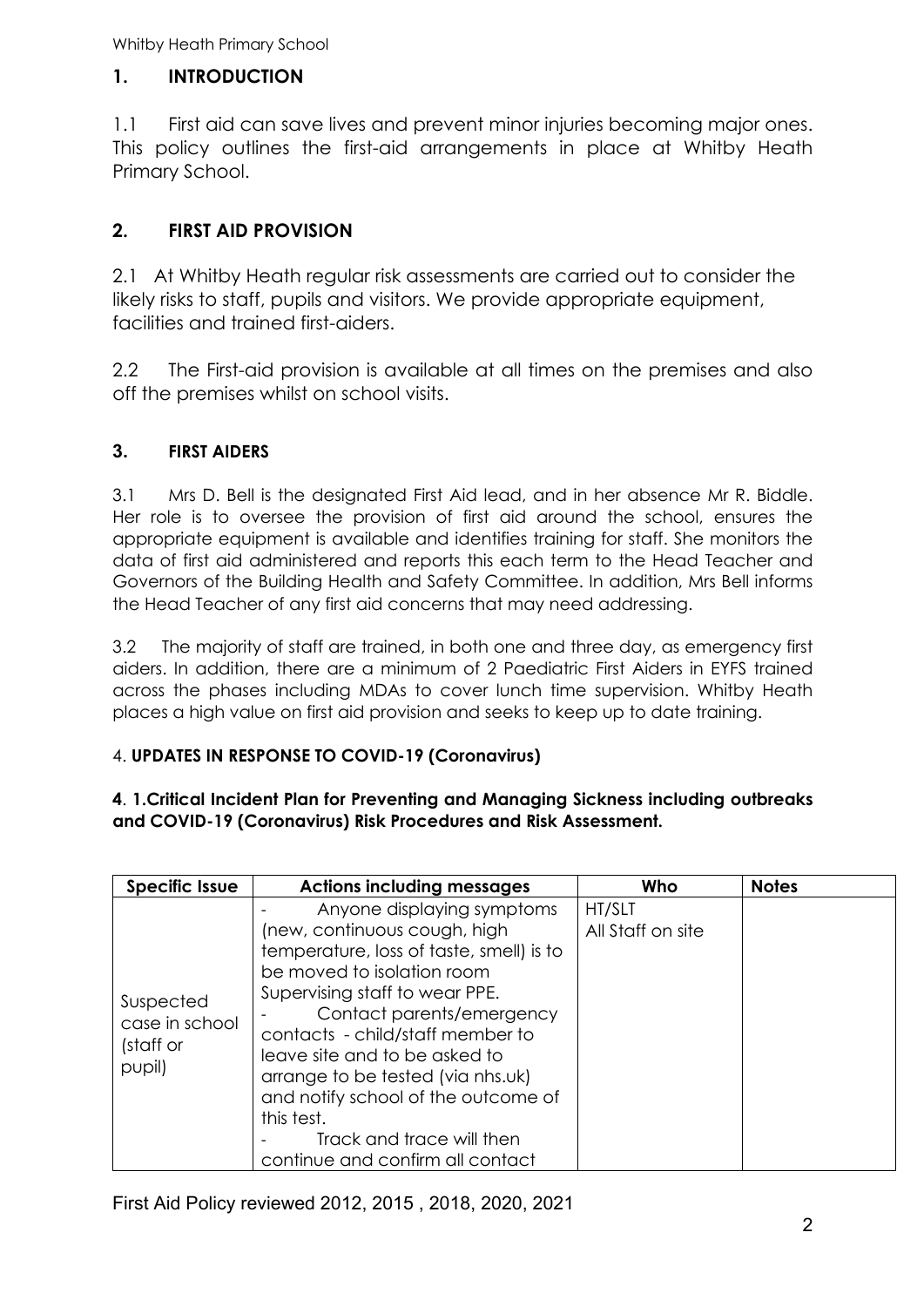|                                                                                                                                                                                        | tracing.                                                                                                                                                                                                                                                                                                               |                                              |  |
|----------------------------------------------------------------------------------------------------------------------------------------------------------------------------------------|------------------------------------------------------------------------------------------------------------------------------------------------------------------------------------------------------------------------------------------------------------------------------------------------------------------------|----------------------------------------------|--|
| Confirmed<br>case in school                                                                                                                                                            | Deep clean core areas -<br>contact relevant agencies to<br>perform deep clean if needed.<br>Reiterate information re Track<br>and Trace service.<br>Public Health England as<br>appropriate (as per guidance)                                                                                                          | HT/SLT                                       |  |
| Suspected<br>case in a<br>$f$ amily $-$<br>Families living<br>in same<br>household or<br>being in close<br>contact with<br>anyone<br>suspected of<br>and<br>diagnosed<br>with COVID-19 | Increase monitoring of pupils -<br>absences and reasons                                                                                                                                                                                                                                                                | Families; HT/SLT;<br>Staff; Admin            |  |
| Confirmed<br>case in a<br>family<br>(including<br>staff)                                                                                                                               | Follow Track and Trace<br>advice.<br>Self-isolate - 10 days. ONLY if<br>they are over the age of 18 and<br>have not have both vaccines.                                                                                                                                                                                | HT/SLT<br>Site                               |  |
| Teacher<br>shortage                                                                                                                                                                    | Supply / Splitting classes / SLT<br>Cover<br>Where too many – partial<br>closure for certain classes or part<br>time / AM / PM classes                                                                                                                                                                                 | HT/SLT                                       |  |
| Support staff<br>shortage                                                                                                                                                              | Supply / Prioritise families<br>according to Government<br>guidelines/ classes with remaining<br>staff<br>School to follow Government<br>and DfE guidelines for class/bubble<br>plans                                                                                                                                  | HT/SLT                                       |  |
| Protection for<br>most<br>vulnerable<br>children/adult<br>S                                                                                                                            | Identify who these<br>children/adults who are vulnerable<br>e.g. underlying health conditions<br>that may be affected by the current<br>threat<br>Provide individual risk<br>assessments as necessary and<br>continue to support any alterations<br>to role as necessary to support.<br>Discuss with parents/staff the | HT/SLT<br>Parents/SENDCo<br><b>SEND Team</b> |  |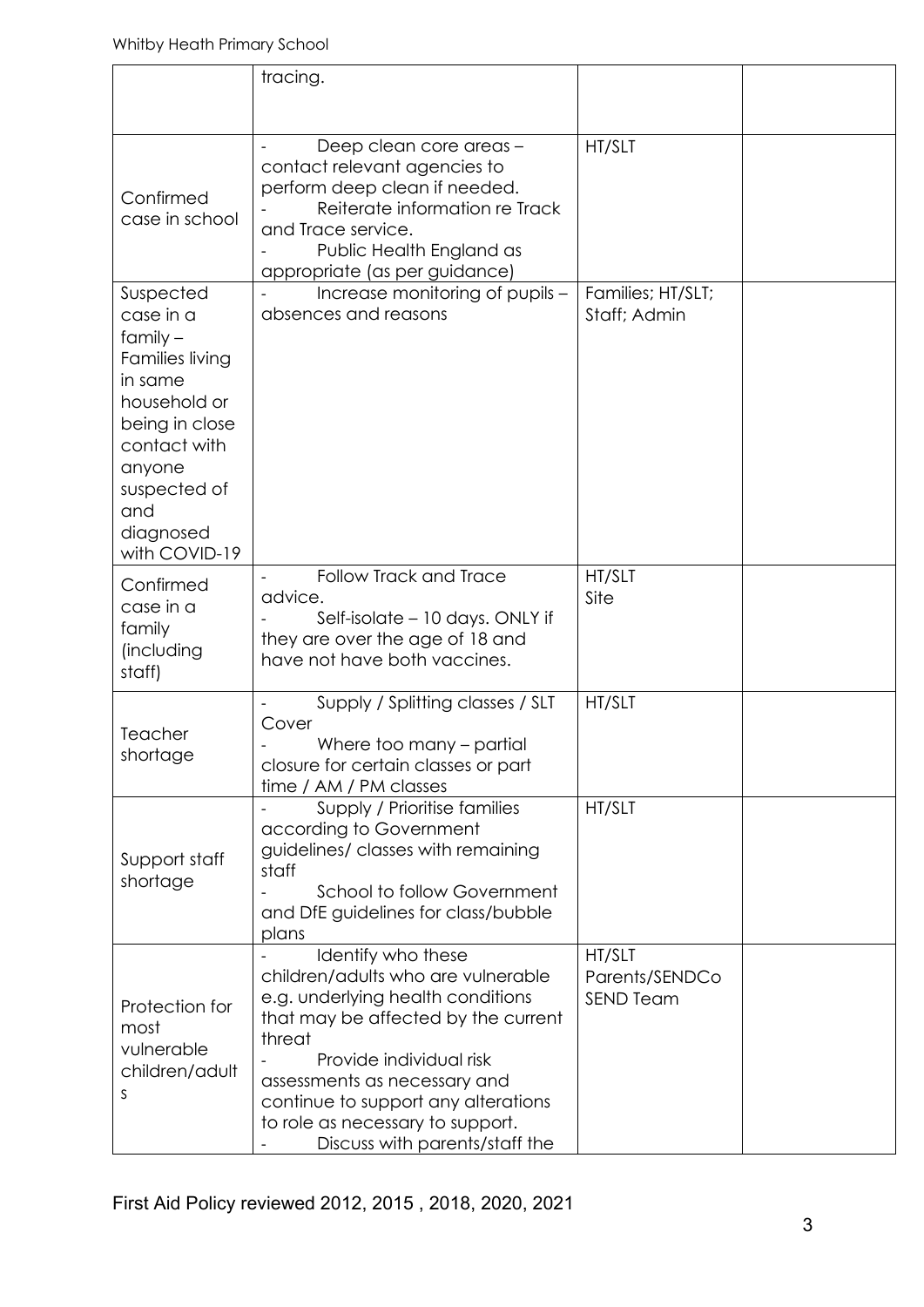|                                                          | initial steps and agree key actions re.<br>isolation                                                                                                                                                                                                                                       |                              |  |
|----------------------------------------------------------|--------------------------------------------------------------------------------------------------------------------------------------------------------------------------------------------------------------------------------------------------------------------------------------------|------------------------------|--|
| Staff/Relatives<br>with health<br>issues (e.g.<br>Heart) | Ask them to contact their<br>consultants to seek advice on their<br>condition<br>Consider working from home<br>where possible<br>Discuss with HT/SLT<br>Provide individual risk<br>assessments as necessary and<br>continue to support any alterations<br>to role as necessary to support. | HT/SLT<br>Governors<br>Staff |  |
| Staff with<br>symptoms                                   | <b>Follow Track and Trace</b><br>advice.<br>Self-isolate - 10 days. ONLY if<br>they are over the age of 18 and<br>have not have both vaccines.                                                                                                                                             | <b>HT/Governors</b>          |  |
| Pregnant staff                                           | Contact their midwife to seek<br>advice;<br>Consider working from home<br>Follow advice on<br>www.rcog.org.uk/en/women<br>(Information for pregnant women)                                                                                                                                 | HT/SLT<br>Governors          |  |

#### **Core Control Measures**

| Control<br><b>Measure</b>                                                  | Notes / Action                                                                                                                                                                                                  | Who                                    | <b>Review</b> |
|----------------------------------------------------------------------------|-----------------------------------------------------------------------------------------------------------------------------------------------------------------------------------------------------------------|----------------------------------------|---------------|
| Tissues for Each<br>Class - Catch it,<br>Bin it, Kill it                   | Ensure adequate stock levels of<br>tissues for each class / office<br>Replenish as needed<br>Staff to also self-replenish from<br>stock<br>Lidded pedal bins in all classes,<br>and key areas clearly labelled. | Admin<br>Staff<br>Staff                |               |
| Alcohol based<br>gel (60%<br>alcohol)                                      | To use hand sanitiser in addition to<br>washing hands.<br>Check any allergies to alcohol<br>based substances                                                                                                    | All Staff<br>DB to<br>monitor<br>stock |               |
| Additional<br>cleaning of<br>core areas -<br>door handles.<br>surfaces etc | Cloths, gloves and spray for this<br>are provided in bubble staff cleaning<br>packs in each bubble.                                                                                                             | HT/SLT<br>Staff                        |               |
| Other users of                                                             | Visitors to be informed of usage                                                                                                                                                                                | HT/SLT                                 |               |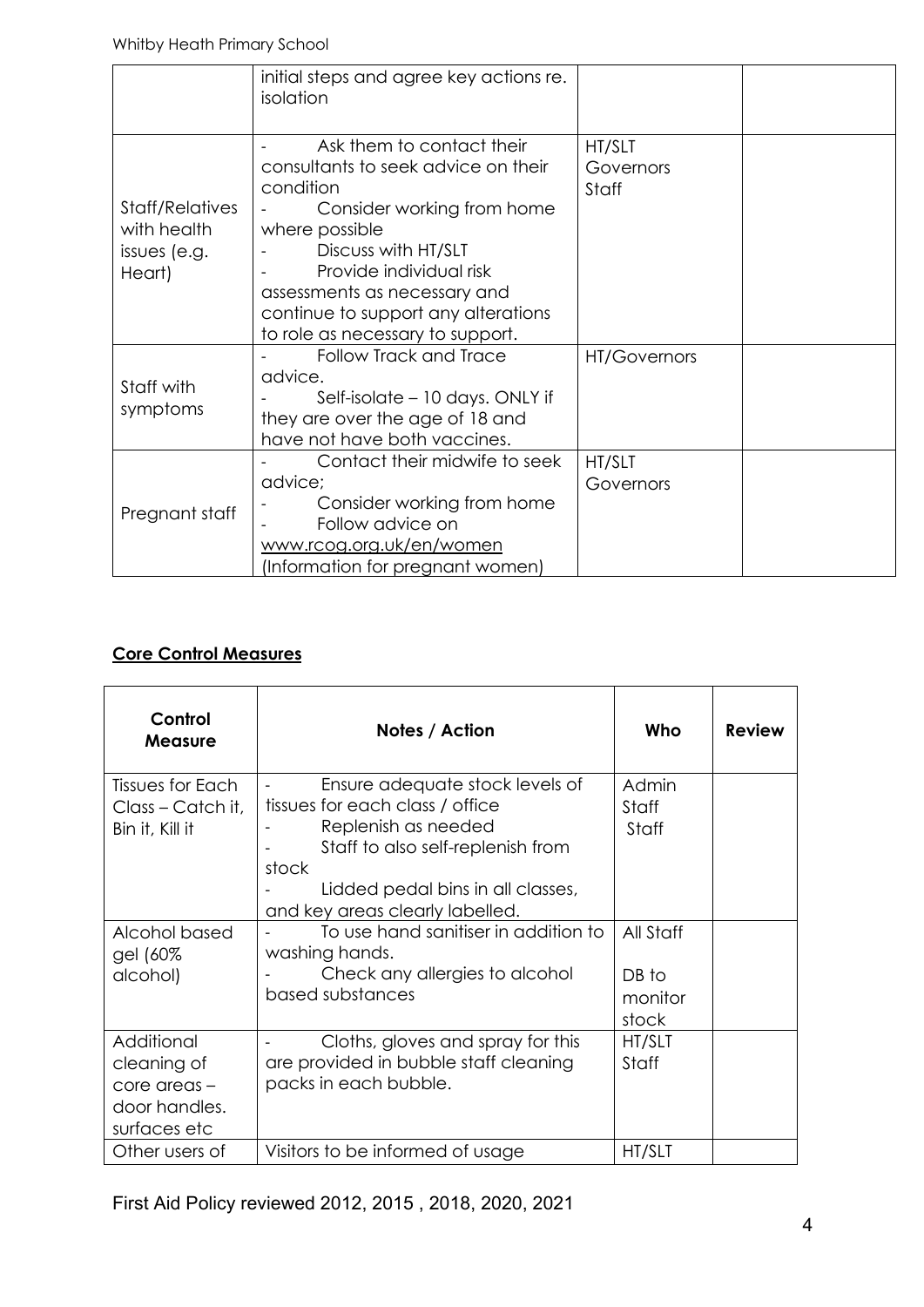| Control<br><b>Measure</b>                         | Notes / Action                                                                                                             | Who                  | <b>Review</b> |
|---------------------------------------------------|----------------------------------------------------------------------------------------------------------------------------|----------------------|---------------|
| the building                                      | expectations:<br>Clean hands or use gel before<br>entering and leaving building<br>Restrictions or suspensions of<br>usage | Admin<br>Staff       |               |
| Monitoring daily<br>any child or<br>staff absence | Daily report to the HT of number of<br>absences and symptoms<br>Submitted daily by HT to DfE                               | Admin<br>Staff<br>НT |               |

#### **4. 2. Administering first aid to pupils or staff.COVID-19 (Coronavirus)**

Advice for first aiders

As a first aider, in addition to following the schools complete first aid policy; to be effective you need to:

- 1. Be aware of the risks to yourself and others
- 2. Keep yourself safe
- 3. Give early treatment
- 4. Keep yourself informed and updated
- 5. Remember your own needs

#### **Be aware of the risks to yourself and others**

When approaching a casualty there is always a risk of cross contamination especially when you may have to get close to the casualty to assess what is wrong or to check their breathing. It is always important to be aware of the risks of how this cross contamination has occurred.

#### **Keep yourself safe**

Make sure you wash your hands or use an alcohol gel, before and after treating a casualty also ensure that you don't cough or sneeze over a casualty when you are treating them. PPE can be worn (gloves, aprons and where necessary visors) when dealing with a first aid incident.

The Resuscitation Council (UK) provides some useful advice of how to keep yourself safe when providing CPR. **You can read their full advice on their website here.**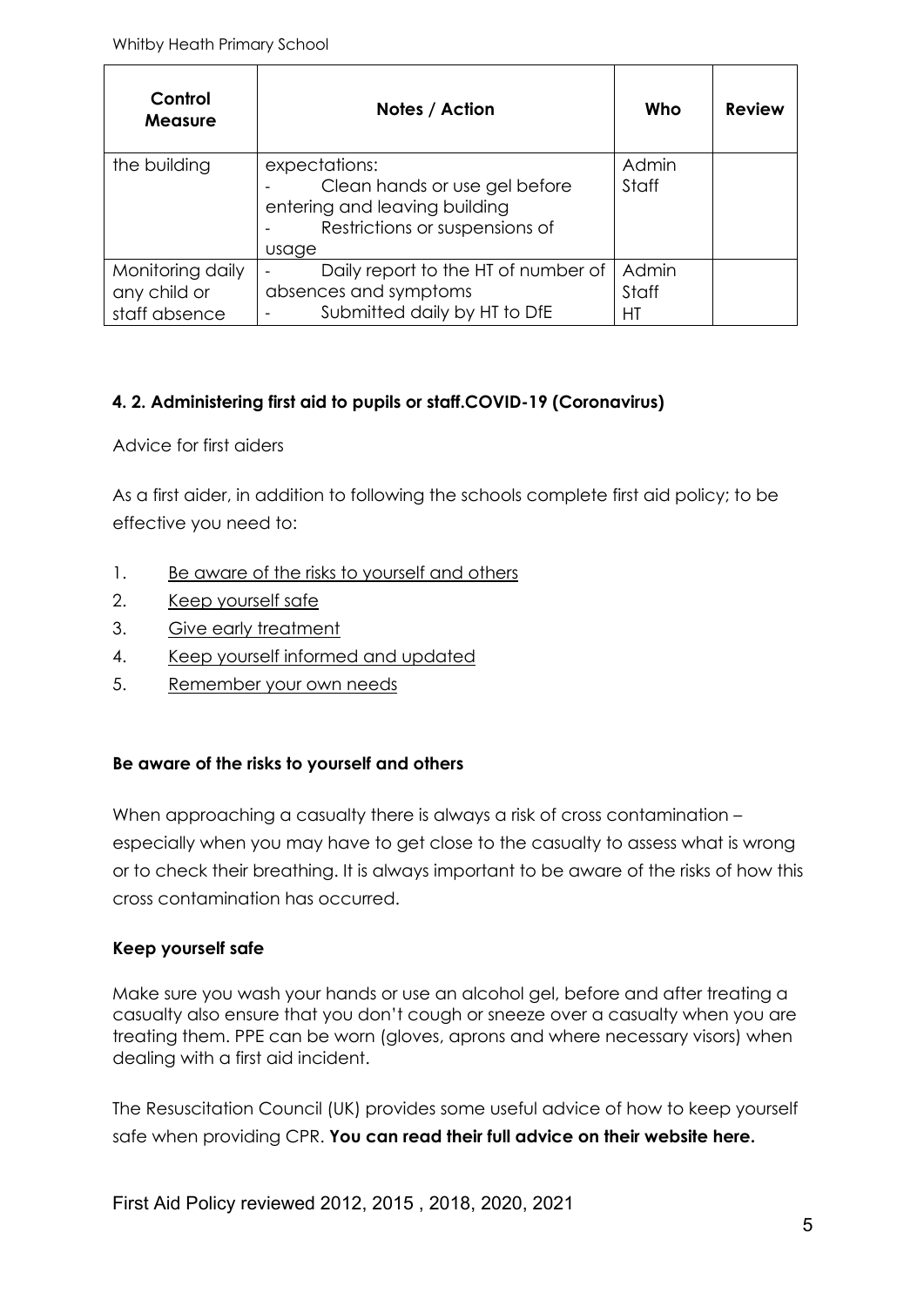https://www.resus.org.uk/media/statements/resuscitation-council-uk-statements-oncovid-19-coronavirus-cpr-and-resuscitation/

Don't lose sight of other cross contamination that could occur that isn't related to COVID-19.

| $\circ$ | Wear gloves or cover hands when dealing with open wounds             |
|---------|----------------------------------------------------------------------|
| $\circ$ | Cover cuts and grazes on your hands with waterproof dressing         |
| $\circ$ | Dispose of all waste safely                                          |
| $\circ$ | Do not touch a wound with your bare hand                             |
| $\circ$ | Do not touch any part of a dressing that will come in contact with a |
| wound.  |                                                                      |

#### **Give early treatment**

The vast majority of incidents do not involve you getting close to a casualty where you would come into contact with cough droplets. Sensible precautions will ensure you are able to treat a casualty effectively.

#### **Keep yourself informed and updated**

Make sure that you regularly review the NHS 111 or Gov.uk website which has a specific section on Coronavirus.

- o Click here to visit NHS 111
- o Click here to visit Gov.uk
- o Click here to visit Resuscitation Council

#### **Early Years Foundation Stage (EYFS)**

Early Years Foundation Stage (EYFS) requires at least one person who has a current paediatric first aid certificate to always be on the premises and available when children are present.

#### **5. FACILITIES**

5.1 Whitby Heath has a number of designated first aid areas which are accessed by children with adult supervision only. Located here are additional resources or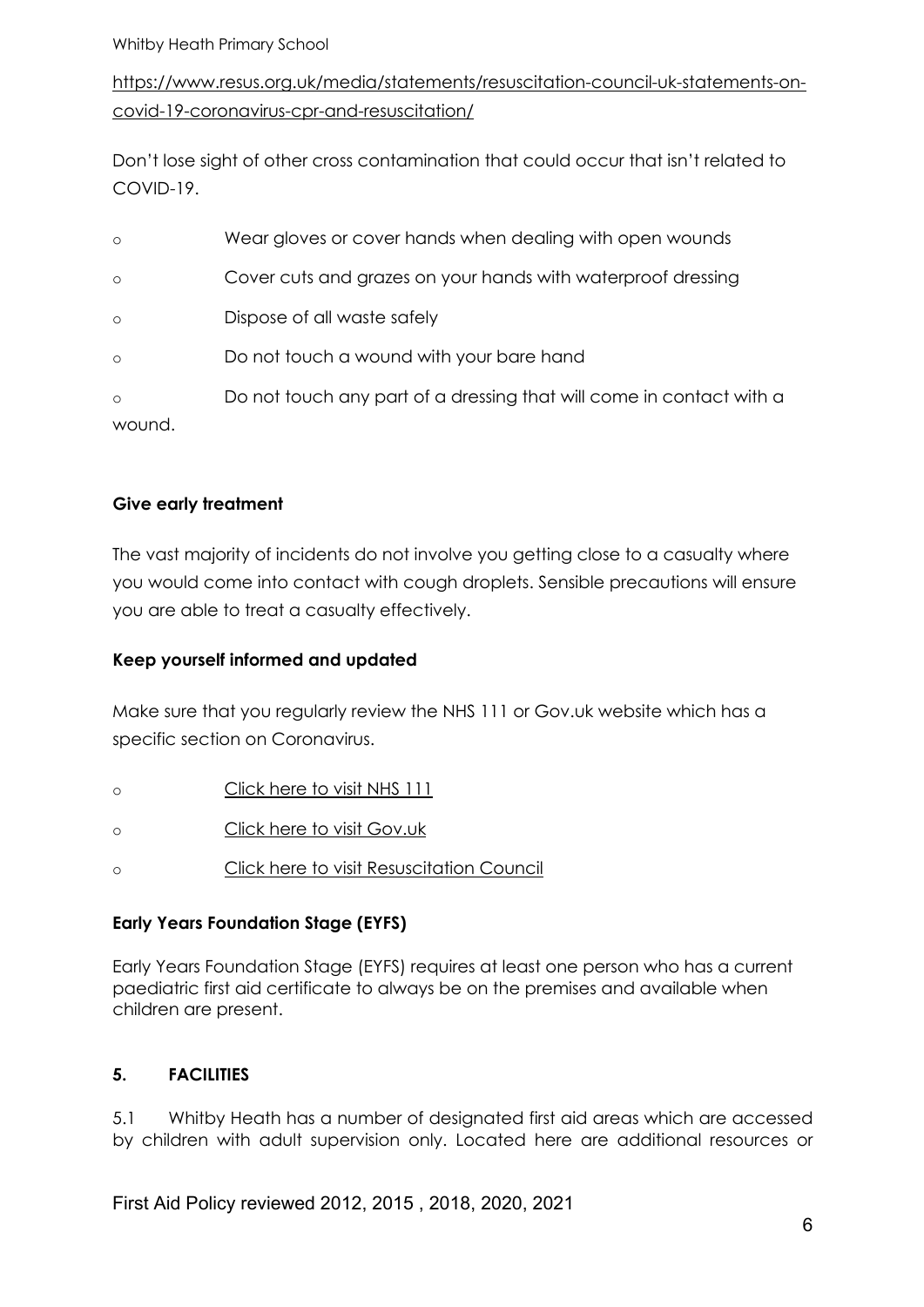equipment. Each classroom has a first aid bag which is regularly replenished. These are used outside during break duty when the class teacher is on duty and by the MDA during lunch time supervision. A first aid bag is also located in the hall - Children are not permitted to have access to these.

#### **6. INFORMATION**

6.1 Staff are regularly updated of first aid requirements through staff meetings and one to one discussions as appropriate. In addition, first-aid notices are displayed in prominent places. First-aid information is a part of the staff and student induction..

#### **7. EDUCATIONAL VISITS**

7.1 Each school trip will have a designated first aider. The school party will include a competent person to carry out first aid, either via a registered first aid course or the emergency aid course.

7.2 The leader will ensure all attending the trip has a consent form including permission to access emergency first aid from paramedics or hospital if deemed necessary. In the case of permission not being granted a discussion will be had with the Head Teacher who will make the decision for the individual to attend- this will be dependent on the risk to the individual, others, the position it places the staff leading the trip – a risk assessment will be undertaken and staff briefed.

7.3 On a local day educational trip the group leader or designated first aider will have a good working knowledge of first aid and will ensure that adequate first-aid supplies are taken.

7.4 Point 6.1 & 6.2 are particularly important on visits that involve adventurous activities, visits abroad or residential visits where the accommodation being used does not provide 24 hour first aid cover. Whitby Heath will endeavour to ensure a more experienced / trained First aider attends these trips. A more substantial first aid kit is taken on residential in addition to the small first aid bags.

#### **8. REPORTING ACCIDENTS AND RECORD KEEPING**

8.1 All accidents should be reported but the level of detail recorded will depend on the severity of the incident. The records are collected by the Lead First Aider.

- 8.2 First aid incident requiring hospitalisation must be reported on PRIME online Reporting system operated by CWAC
- 8.3 A member of staff requiring First Aid whilst on the premises or on school related activities must be reported to the Lead First Aider / Head Teacher and reported on the PRIME site.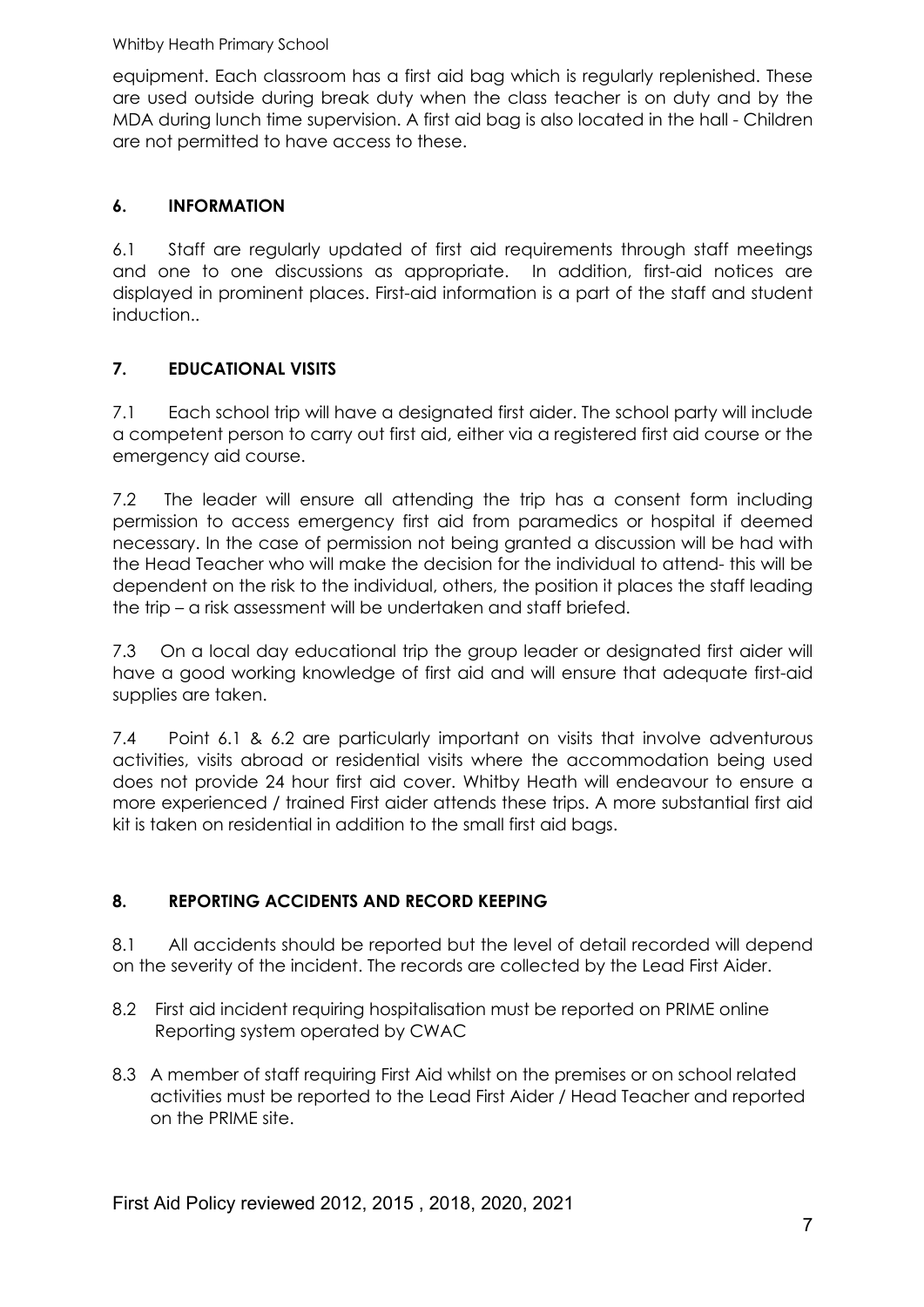#### **9. LEVELS OF KNOWLEDGE AND SKILLS NEEDED BY FIRSTAIDERS**

9.1 The main duties of a first-aider are to give immediate help to casualties with common injuries or illness and those arising from specific hazards at school, and to call an ambulance or other professional help. Appointed persons are not first-aiders. They should not give first aid treatment for which they have not been trained. An appointed person, in the absence of a first-aider, is someone who takes charge when someone is injured or becomes ill and ensures that an ambulance or other professional medical help is summoned. At Whitby Heath due to the high number of first aid trained staff the first port of call would be a first aider. If one is not available the appointed person would be the HT.

The appointed person on an educational trip (day or residential) would be the Designated Leader of the trip and in their absence the Deputy Designated Lead need to be designated and their names should appear together with those of the First-Aiders on first aid notices.

9.2 First-Aiders and appointed persons are indemnified by the Council's insurance's which apply to all activities carried out by employees on behalf of the Council.

#### **Selection and Training**

8.2 Staff who agree to become first-aiders have done so on a voluntary basis. First aiders need aptitude, communication skills and the ability to cope with stressful and physically demanding emergency procedures. At Whitby Heath the first aiders include non-teaching staff, as well as teachers, to ensure that teachers do not have to leave their class unattended to attend a first aid incident.

8.4 All the first-aiders must hold a valid certificate of competence, issued by an organisation whose training and qualifications are approved by the HSE. First-aid at work certificates are only valid for three years and first-aiders will need to attend refresher training and re-testing of competence before certification expires.

8.8 Mrs Bell as Lead First aider maintains a record of first-aiders and certification dates and organises training as required.

#### **Hygiene/Infection Control**

8.9 Staff should take precautions to avoid infection and should follow basic hygiene procedures and take appropriate care when dealing with blood or other body fluids. Gloves are available to use when administering first aid. Located in the sick bay is a designated bin for first aid waste.

#### **9. SUPPLIES**

9.1 First-aid bags are located in each classroom and in the hall. A larger box is available from the First Aid lead and is also taken on residential trips. These are all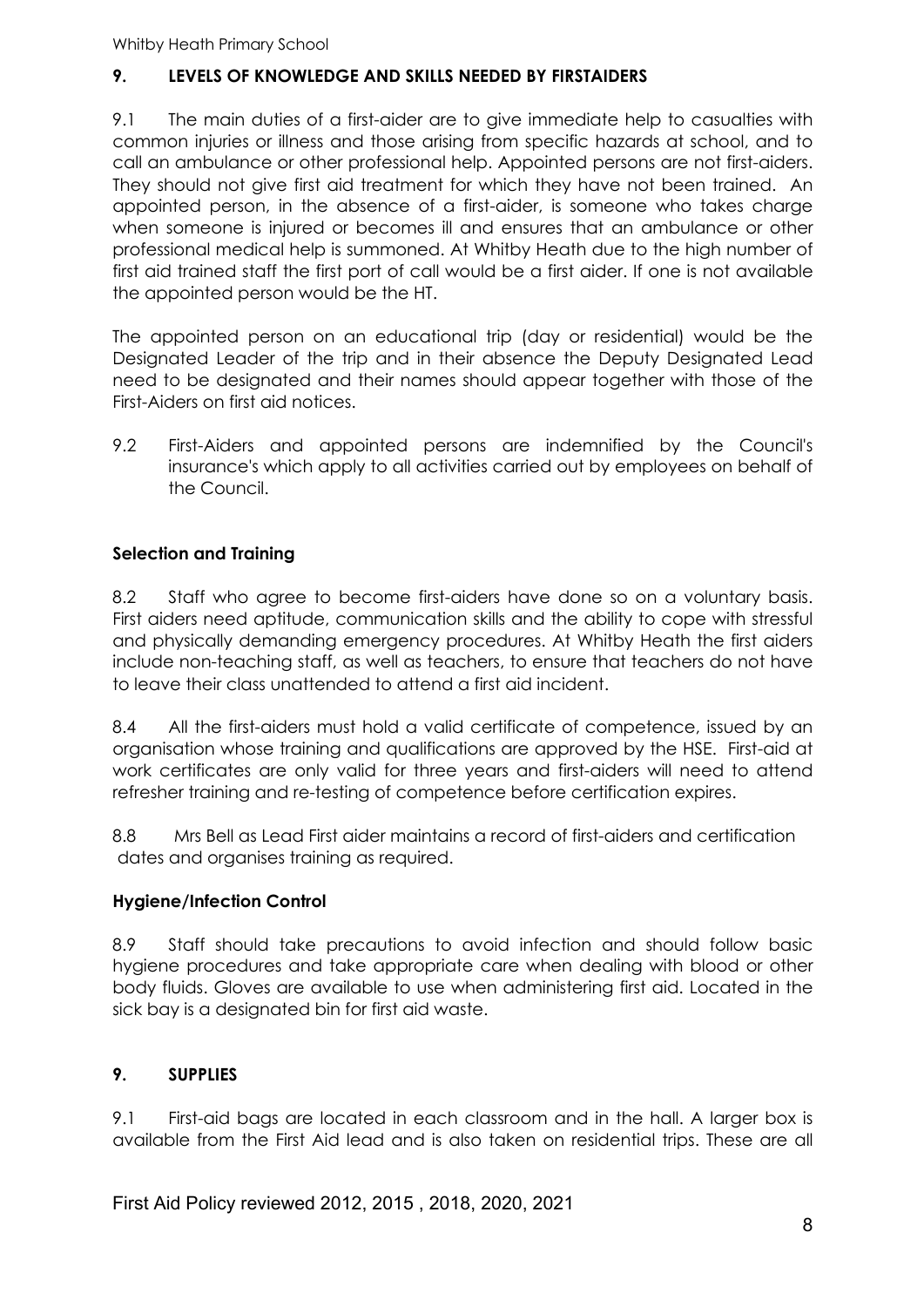marked with the standard symbol of a white cross on a green background. The minimum stock of first-aid items would include:

- A leaflet giving general advice on first aid
- Two sterile eye pads
- Six safety pins.
- Four individually wrapped triangular bandages
- Disposable gloves.
- Twenty individual wrapped sterile adhesive dressings, assorted sizes.
- Six medium sterile individually wrapped sterile unmedicated wound dressings.
- Two large sterile individually wrapped unmedicated wound dressings.

9.1.1 Additional items that may be required are located in the Large First Aid Box include scissors, adhesive tape, individual moist wipes and disposable aprons.

#### 9.3 **Tablets and medication should not be kept in first aid boxes. – medication to be easily accessible are located in the appropriate classrooms in a clearly labelled box. Medication will be taken on activities out of class as appropriate**

9.4 Contents of first aid bags/boxes are regularly checked to ensure minimum levels are stocked by the Lead First Aider

#### **10 RECORD KEEPING**

10.1 Records of any first aid treatment given by first aiders and appointed persons. This should include:

- The date, time and place of incident;
- The name (and class) of the injured or ill person;
- Details of the injury/illness and what first aid was given;
- What happened to the person immediately afterwards (for example went home, resumed normal duties, went back to class, went to hospital);
- Name and signature of the first aider or person dealing with the incident;

If injury is a head bump ensure parents/guardian has been formally notified (e.g. head bump letter).

#### **11. SUMMARY**

11.1 Regular reviews of the school's first aid needs are undertaken to ensure that current provision is adequate. The review considers:-

● How many first aiders are needed for your particular establishment, with consideration given to out of school hours

- Are the first aiders trained to the appropriate standard;
- Are there adequate facilities and supplies for carrying out first aid;

Are all building users aware of the first-aid arrangements, especially out of hours users and new staff/pupils;

Is first aid provision considered when arranging off-site activities/educational visits, especially adventurous activities, residential visits or visits abroad.

Is first aid treatment recorded in the appropriate manner e.g. First aid book, pupil Minor Accident/Incident Report form, and/or Council Accident Report form for